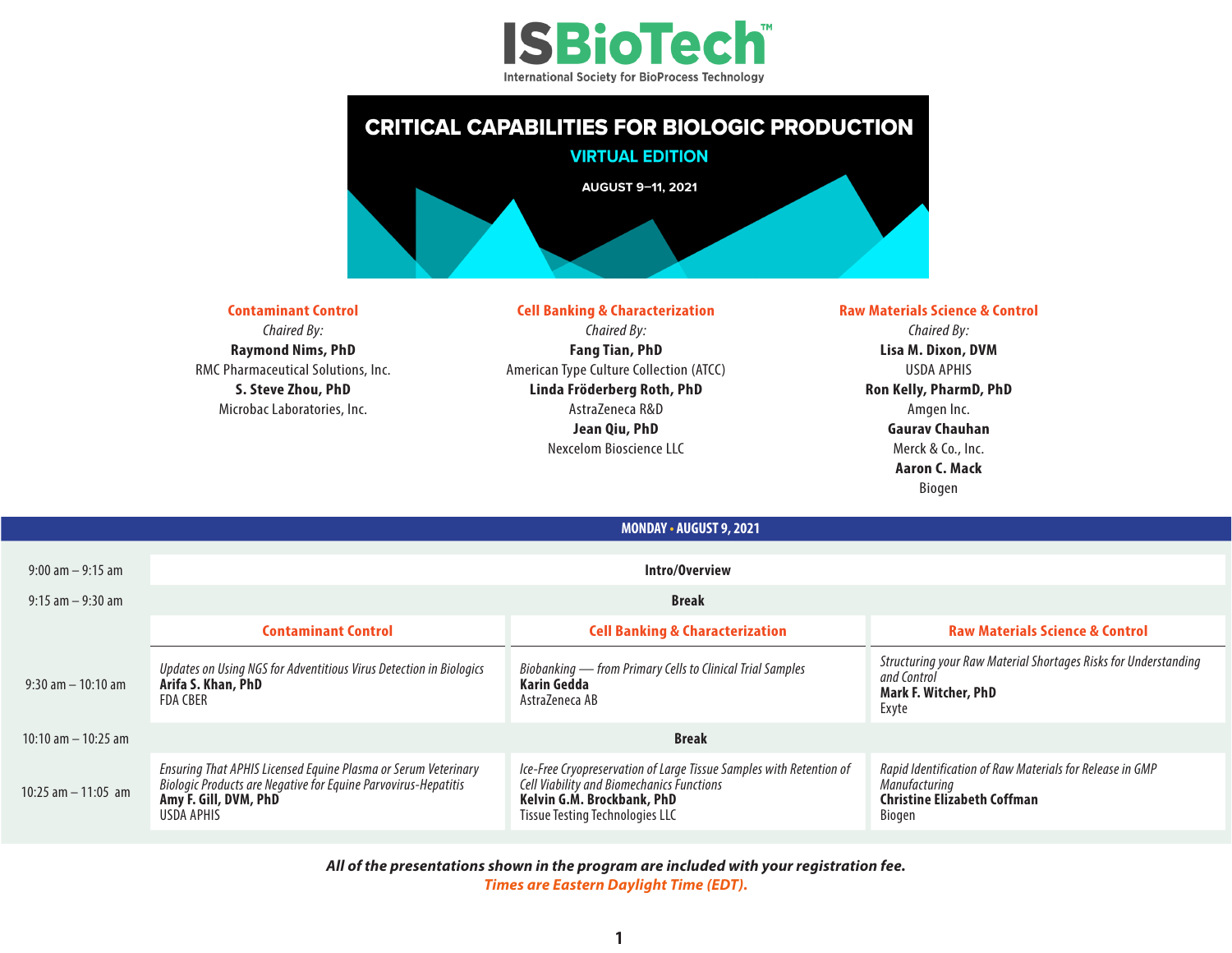| Critical Capabilities for Biologic Production (continued): MONDAY . AUGUST 9, 2021 |                                                                                                                                                                                                                         |                                                                                                                                                            |                                                                                                                                                              |  |  |
|------------------------------------------------------------------------------------|-------------------------------------------------------------------------------------------------------------------------------------------------------------------------------------------------------------------------|------------------------------------------------------------------------------------------------------------------------------------------------------------|--------------------------------------------------------------------------------------------------------------------------------------------------------------|--|--|
| 11:05 $am - 11:20 am$                                                              | <b>Break</b>                                                                                                                                                                                                            |                                                                                                                                                            |                                                                                                                                                              |  |  |
| 11:20 am $-$ 11:50 am                                                              | <b>Technology Workshop</b><br>Controlling Raw Material Variability in Cell Culture Media<br><b>FUJIFILM Irvine Scientific, Inc.</b>                                                                                     |                                                                                                                                                            |                                                                                                                                                              |  |  |
| 11:50 am $-$ 12:40 pm                                                              | Lunch                                                                                                                                                                                                                   |                                                                                                                                                            |                                                                                                                                                              |  |  |
|                                                                                    | <b>Contaminant Control</b>                                                                                                                                                                                              | <b>Cell Banking &amp; Characterization</b>                                                                                                                 | <b>Raw Materials Science &amp; Control</b>                                                                                                                   |  |  |
| 12:40 pm $-$ 1:20 pm                                                               | Evaluation of the Survivability of SARS-CoV-2 on Cardboard and<br>Plastic Surfaces and the Transferability of Virus from Surface to Skin<br>Giffe Johnson, PhD<br>National Council for Air and Stream Improvement, Inc. | Next-Generation DMSO-Free & Serum-Free Cryopreservation for Cell<br>Therapy Manufacturing and Processing<br>Xiaoxi Wei, PhD<br>X-Therma Inc.               | Implementation of Raman Spectroscopy for Identification of Raw<br>Materials Used in Biopharmaceutical Manufacturing<br><b>Robert Soto, PhD</b><br>Amgen Inc. |  |  |
| 1:20 pm $-$ 1:35 pm                                                                | <b>Break</b>                                                                                                                                                                                                            |                                                                                                                                                            |                                                                                                                                                              |  |  |
| 1:35 pm $-$ 2:15 pm                                                                | Viral Quantification in Wastewater-Based Epidemiology for Covid-19<br>Surveillance<br>Aaron D. Peacock, PhD<br>Microbac Laboratories, Inc.                                                                              | Sand-Based Serum-Free, Low-Cryoprotectant Cryopreservation of<br>Human-Induced Pluripotent Stem Cells<br><b>Xiaoming He, PhD</b><br>University of Maryland | Zero Defect: A Continuous Improvement Journey<br><b>Snehal Parikh</b><br>Genentech, a Member of the Roche Group                                              |  |  |
|                                                                                    |                                                                                                                                                                                                                         |                                                                                                                                                            |                                                                                                                                                              |  |  |
|                                                                                    |                                                                                                                                                                                                                         | TUESDAY - AUGUST 10, 2021                                                                                                                                  |                                                                                                                                                              |  |  |
| $9:00$ am $-9:15$ am                                                               | Intro/Overview                                                                                                                                                                                                          |                                                                                                                                                            |                                                                                                                                                              |  |  |
| $9:15$ am $-9:30$ am                                                               | <b>Break</b>                                                                                                                                                                                                            |                                                                                                                                                            |                                                                                                                                                              |  |  |
|                                                                                    | <b>Contaminant Control</b>                                                                                                                                                                                              | <b>Cell Banking &amp; Characterization</b>                                                                                                                 | <b>Raw Materials Science &amp; Control</b>                                                                                                                   |  |  |
| $9:30$ am $-10:10$ am                                                              | Understanding and Controlling TSE Risk: The Value of TSE Clearance<br><b>Studies</b><br><b>Andy Bailey, PhD</b><br>ViruSure GmbH                                                                                        | Quality Control Challenges for Large Pluripotent Stem Cell Biobanks<br><b>Glyn N. Stacey</b><br>International Stem Cell Banking Initiative                 | Animal Byproducts and the Import of Kits and Reagents for Human<br>Testing (Including COVID-19 Testing)<br>David J. Pasnik, DVM<br><b>USDA APHIS</b>         |  |  |
| 10:10 am $-$ 10:25 am                                                              | <b>Break</b>                                                                                                                                                                                                            |                                                                                                                                                            |                                                                                                                                                              |  |  |
| 10:25 am $-$ 11:05 am                                                              | Crouching T1, Hidden DE3 - How Lysogeny, Pseudolysogeny, and<br>Hibernation May Camouflage Phages in the Process<br>Marcin Łoś, PhD, DSc<br><b>Phage Consultants</b>                                                    | Enhancing Cryopreservation Outcome through Molecular and<br>Device-Based Strategies<br>John M. Baust, PhD<br><b>CPSI Biotech</b>                           | Raw Materials: Considerations of Risk (from Development to<br>Commercial) and Forays Into the Digital Age<br><b>Ewelina Flamm</b><br>Merck & Co., Inc.       |  |  |
| $11:05$ am $-11:20$ am                                                             | <b>Break</b>                                                                                                                                                                                                            |                                                                                                                                                            |                                                                                                                                                              |  |  |
| 11:20 am $-$ 12:00 noon                                                            | Container Closure Integrity Testing Using Laser-Based Gas<br>Headspace Analysis for Biologic Products<br><b>Tom Millner</b><br>Lighthouse Instruments                                                                   | Biobanking During the COVID-19 Pandemic<br>Jim Vaught, PhD<br><b>Biopreservation and Biobanking</b>                                                        | Raw Material Characterization: A Phased-Based Approach to Quality<br>by Design<br><b>Nathaniel Golden</b><br>bluebird bio Inc.                               |  |  |
| $12:00$ noon $-12:50$ pm                                                           |                                                                                                                                                                                                                         | Lunch                                                                                                                                                      |                                                                                                                                                              |  |  |

*All of the presentations shown in the program are included with your registration fee. Times are Eastern Daylight Time (EDT).*